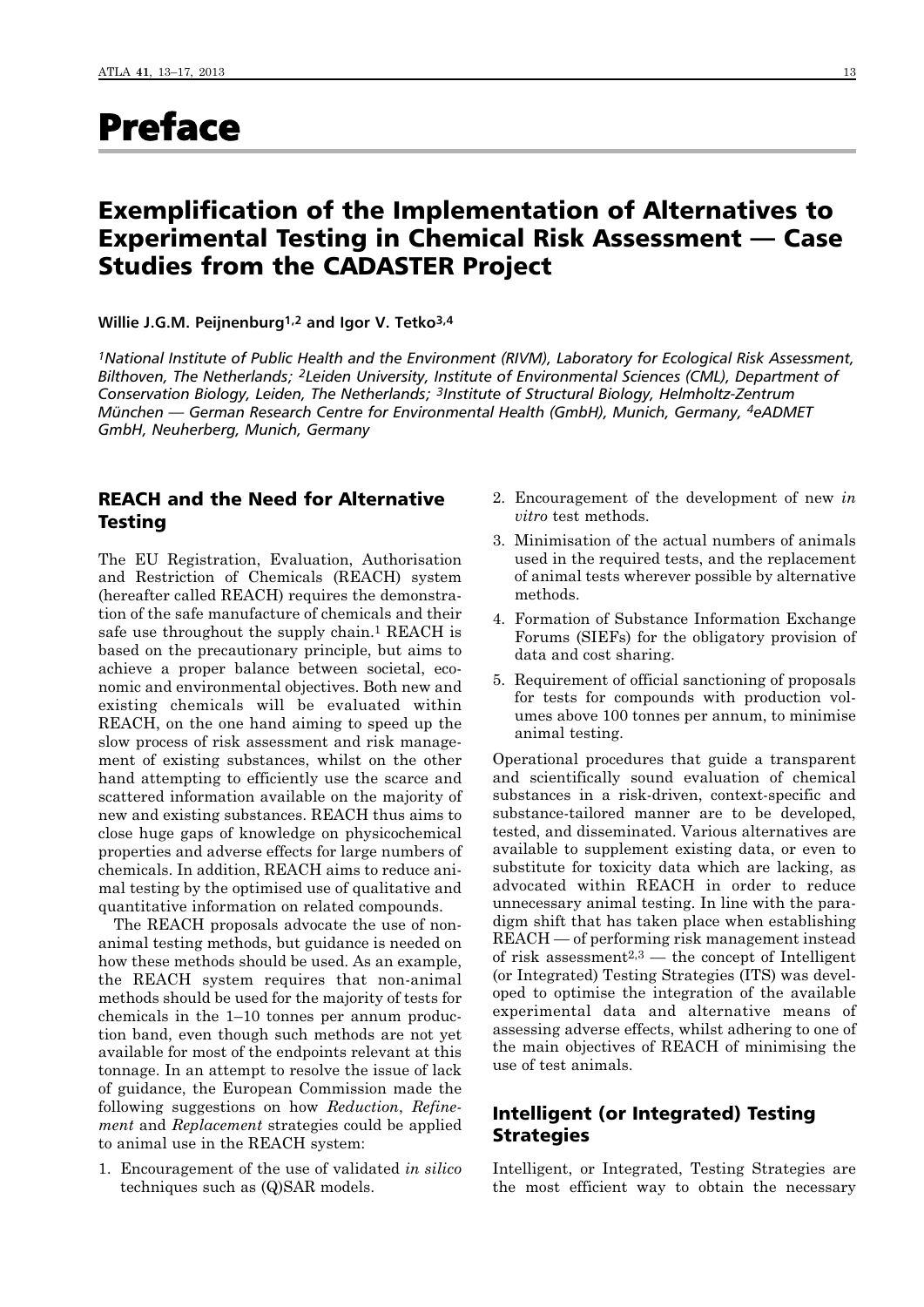information to carry out hazard and risk assessments of large numbers of chemicals, while reducing costs to industry and minimising animal testing. ITS are integrated approaches comprising multiple elements aimed at speeding up the risk assessment process, while reducing costs and animal testing.2 Within ITS, all alternatives to experimental testing are integrated, as is schematically exemplified in Figure 1.

As indicated in Figure 1, experimental testing within ITS is carried out only as a last resort, i.e. when no information at all, or when no reliable information, can be obtained by means of any of the following alternatives:

- Quantitative structure–activity relationships or quantitative property-activity relationships (QSARs or QSPRs);
- Read-across, commonly performed by interpolating information on related compounds;
- *In vitro* testing;
- Exposure-based waiving, providing evidence that biota are not exposed to the chemical of interest, or only at concentrations well below the No Observed Effect level.

The implementation of ITS in hazard assessment boils down to what is called the Three Rs strategy of replacement, reduction and refinement of toxicity testing. Initially, though, a seven-R strategy was advocated, including the initial Three Rs:

- 1. *Risk-based strategy:* Focus on risks (include exposure);
- 2. *Repetitive:* A tiered approach should be applied, going from simple, to refined or comprehensive (if necessary), in order to quickly assess chemicals of low concern and to avoid animal testing;
- 3. *Relatives:* The focus should be on families or categories of chemicals (a group-wise approach)

by using read-across, QSARs and exposure categories (i.e. a move away from the chemical-bychemical approach);

- 4. *Restriction (waiving) of testing:* To be implemented, where possible, and *in vivo* testing to be carried out where needed, in order to prevent damage to human health and/or the environment;
- 5. *Replacement:* Substitution of the need for tests on conscious living vertebrates;
- 6. *Refinement:* To decrease the suffering and distress of test animals; and
- 7. *Reduction:* To reduce the numbers of animals used in testing.

Concerted action and intensive efforts are needed to operationalise all possible alternatives into a workable, consensually acceptable, and scientifically sound strategy for the hazard and risk assessment of large numbers of chemicals. The production of guidance and (web-based) tools is essential in this respect. So far, the use of non-testing methods in the European regulatory context is quite limited and fragmented. The reasons for this include the lack of distinct application criteria and guidance, and the fact that uncertainty has not been addressed rigorously. Industry is primarily made responsible for carrying out the risk assessments, and practical guidance is therefore needed on how to apply the elements of newly-derived testing strategies in a consistent manner.

#### The CADASTER Project

It is within this context that the CADASTER (**CA**se Studies on the Development and Application of *In Silico* **T**echniques for **E**nvironmental Hazard and **R**isk Assessment) project was designed. The aim of



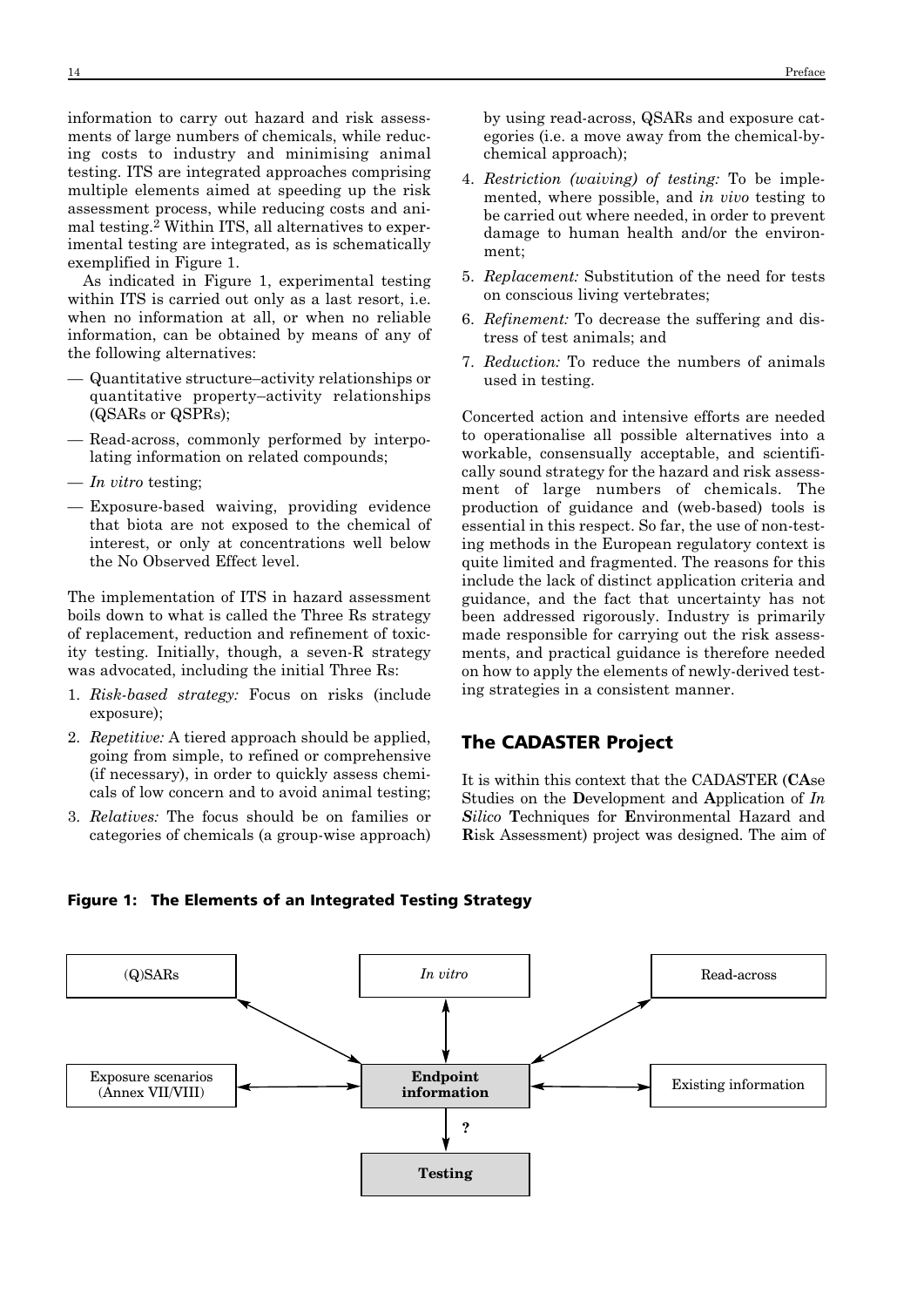the CADASTER project is to provide practical guidance on integrated hazard and risk assessment procedures by exemplifying hazard and risk assessments for chemicals belonging to four specific compound classes, by integrating the various tools that are made available within the project for each of the four compound classes. The tools and the underlying data and models are made available via the project website (http://www.cadaster.eu), as an online and stand-alone tool for the development, publication and use of QSAR models for REACH. The CADASTER tools predict physicochemical properties and toxicities for four analysed classes. The predictions provided are compatible with the Organisation for Economic Co-operation and Development (OECD) QSAR Application Toolbox and the EPI Suite™ Toolbox developed by the EPA's Office of Pollution Prevention Toxics and the Syracuse Research Corporation (SRC). Operational procedures were developed that explicitly take account of variability and uncertainty in data and in models. The objectives of CADASTER are in line with the basic idea of REACH — to obtain the information needed for carrying out hazard and risk assessments of large numbers of substances by integrating multiple methods and approaches with the aim of minimising testing, costs and time.

CADASTER facilitates the selection of the relevant fate and effect parameters, as it supplements the existing database on fate and effect properties of the following compound classes, which were selected as the chemical classes of choice for CADASTER:

- 1. Polybrominated diphenyl ethers (PBDEs): These are typically a class of hydrophobic chemicals, some of which have been used as flame retardants, that pose a threat to man and the environment.
- 2. Perfluoroalkylated substances and their transformation products, such as perfluoroalkylated sulphonamides, alkanoic acids and sulphonates: Fluorinated compounds are typically a class of persistent, relatively hydrophilic compounds that may be toxic for man and the environment.
- 3. Substituted musks/fragrances: These are a heterogenic group of chemicals of varying composition. Examples include substituted benzophenones, polycyclic musks and terpene derivatives. In view of their typical use patterns, these chemicals have a common emission pattern in the environment.
- 4. Triazoles/benzotriazoles: These are a class of chemicals that are increasingly used as pesticides and anti-corrosives.

The main goal of the CADASTER project is to exemplify the integration of information, models and strategies for carrying out safety, hazard and risk assessments for large numbers of substances, according to the new categories of risk assessors within REACH. Real risk estimates are delivered according to the basic philosophy of REACH of minimising animal testing, costs and time. CADASTER thus shows how to increase the use of non-testing information for regulatory decisionmaking, whilst meeting the main challenge of quantifying and reducing the level of uncertainty.

#### The Second CADASTER Workshop

In this special issue of *ATLA*, a compilation of contributions from the second CADASTER Workshop in Munich (7–9 October, 2012) regarding the implementation of alternatives to experimental (*in vivo*) data in risk and hazard assessment, is provided. It includes the following topics:

- The experimental assessment of the environmental fate and effects of (benzo)triazoles, by discussing the results of generating fate and effect data that have been shown to be the essential data needed for subsequent development of predictive models.4
- The development of suited descriptors to define the chemical space of chemically similar compounds and the applicability domains of predictive models.5 This contribution shows that reliable methods for representative sub-sampling in terms of experimental design and risk assessment are crucial within REACH. Experimental design approaches were developed, utilising predicted properties and the 'distance to model' parameter, to estimate the benefits of certain compounds to the quality of a resulting model. A statistical evaluation of four regression data sets and one classification data set showed that the adaptive concept to iteratively refine the representation of the chemical space contributes to a more efficient and more reliable selection, in comparison to traditional approaches. The evaluation of compounds regarding the uncertainty and the correlation in prediction is shown to be beneficial, in particular with regression data sets of sufficient size, whereas the use of predicted properties to define the chemical space is shown to be beneficial for classification models.
- The evaluation of QSAR models for aquatic toxicity of (benzo)triazoles and prioritisation by consensus:6 This contribution focuses on the 'CADASTER chemical class' of (benzo)triazoles, and shows not only how various models can be built on the basis of the same data set, but also how consensus modelling contributes to moreconfident toxicity assessment.
- The application of read-across to quantify the aquatic toxicity of chemicals belonging to the het-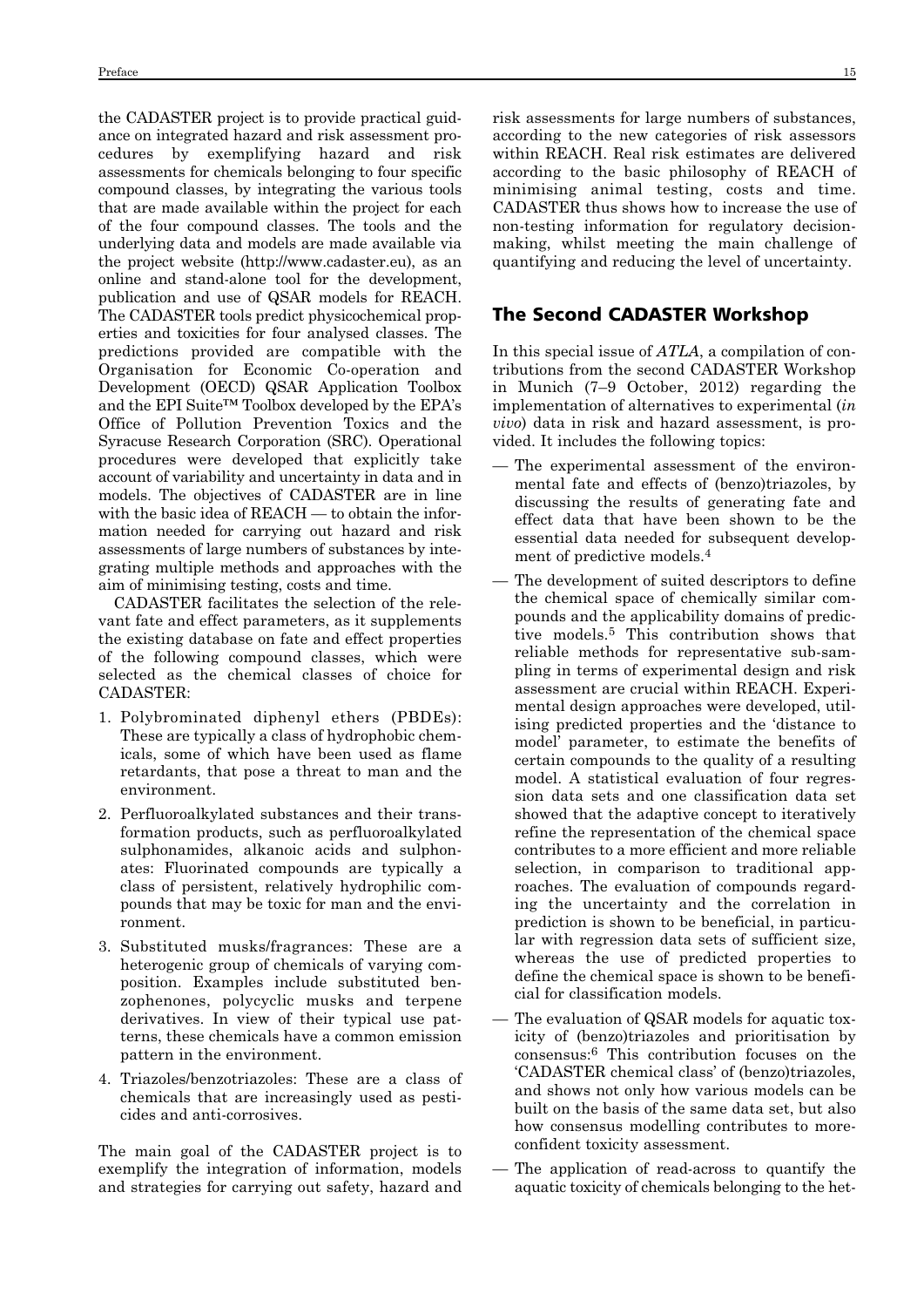erogeneous class of 'CADASTER fragrance chemicals':7 This class of compounds does not share a single specific chemical functionality, but instead shares its use pattern, i.e. all of the substances are used as fragrances. Therefore, no specific QSAR models applicable to the (whole) class of fragrances can be made available. Broadly applicable QSAR models, which are considered valid for organic chemicals in general, could be used to predict fragrance toxicity. This contribution shows how QSAR models and various types of additional information of related compounds can be integrated into read-across predictions. The predictions are integrated to derive Predicted No-Effect Concentrations (PNECs) that are used directly in risk assessment. The PNEC values derived by means of read-across are compared to PNEC values derived on the basis of experimental (*in vivo*) toxicity data.

- The justification of why the consideration of uncertainty in QSAR predictions in probabilistic hazard and risk assessment will benefit decisionmaking:8 The focus of this discussion paper is the quantification of the additional uncertainty in hazard and risk assessment that is introduced by replacing testing information by non-*in vivo* testing information. The consideration of uncertainty in predictions from QSARs, which are a form of non-*in vivo* testing information, could improve the way QSARs support chemical safety assessment under REACH. It is argued that it is useful to consider uncertainty in QSAR predictions, as this: a) supports rational decision-making; b) facilitates cautious risk management; c) informs uncertainty analysis in probabilistic risk assessment; d) could aid the evaluation of QSAR predictions in weight-of-evidence approaches; and e) provides a probabilistic model to verify *in vivo* experimental data used in risk assessments. The discussion is illustrated by case studies of QSAR integrated hazard and risk assessment. This study is accompanied by a suggestion for a conceptual framework of uncertainty treatment in QSAR predictions.9 It suggests that a distinction is made between quantitative and qualitative uncertainty in QSAR predictions, referring to the magnitude of the error and the confidence in the prediction, respectively. It provides guidelines on how the integration of QSARs into risk assessment may be facilitated by including the assessment of predictive error (quantitative uncertainty) and predictive reliability (qualitative uncertainty) into the predictions of the model. An example of an extended uncertainty analysis, in which quantitative uncertainty is enlarged according to the characteristic of qualitative uncertainty, is provided in one of the case studies of Sahlin *et al*.8
- The estimation of Species Sensitivity Distribu tions (SSDs) from uncertain (QSAR-based)

effects data:10 The question addressed in this paper is whether QSAR-predicted toxicities can be included in SSD-based PNEC estimates, and whether any modifications need to be made to account for the uncertainty in the QSAR-model estimates. This problem is addressed from a probabilistic modelling point of view. It is shown that the fitting of a Bayesian model to toxicity data with error-in-data, results in an SSD with a predictive distribution that is an average of posterior spaghetti plot densities, or cumulative distributions. Subsequently, new predictive extrapolation constants are derived for situations where all species data are uncertain with equal errors. It is shown that the consideration of uncertainty in species data results in several improvements over previous median uncertainty log HC5 estimates (i.e. the hazardous concentration at which 5% of the biological species potentially present in an ecosystem are not protected). These are easily calculable from spreadsheet Student-*t* functions; they are based on a more-realistic uniform prior for the SSD standard deviation; and they are singlenumber extrapolation constants, which are more sensitive to (low) sample size.

The implementation of prioritisation and risk assessment of groups of chemicals belonging to a specific chemical class:11 In this contribution, the example shown is of prioritisation of chemical compounds, polybrominated diphenyl ethers (PBDEs), as implemented in an online web tool that also permits the calculation of the envir onmental risk of chemical compounds from a web interface. The environmental fate in the aquatic environment is assessed by using the SimpleBox model, while adverse effects on the aquatic environment are assessed by the 2 dimensional Monte Carlo simulation of a QSAR-integrated SSD approach.8 The case study of QSAR integrated risk assessment of 209 PBDEs demonstrates the treatment and influence of uncertainty in predicted physicochemical and toxicity parameters in probabilistic risk assessment.

Overall, these contributions illustrate all of the essential aspects of ITS, starting with experimental data, focusing on alternatives to *in vivo* testing, addressing the uncertainty of QSAR predictions, demonstrating the integration of non-testing information in probabilistic hazard and risk assessment, and exemplifying the implementation as an easily accessible web tool. The final conclusion of the paper by Tetko *et al*.11 is "Thus, the developed approach can be easily used for the estimation of risk of new classes of molecules beyond those analysed in the CADASTER project". This premise is exactly what we had in mind when initially designing the CADASTER project.